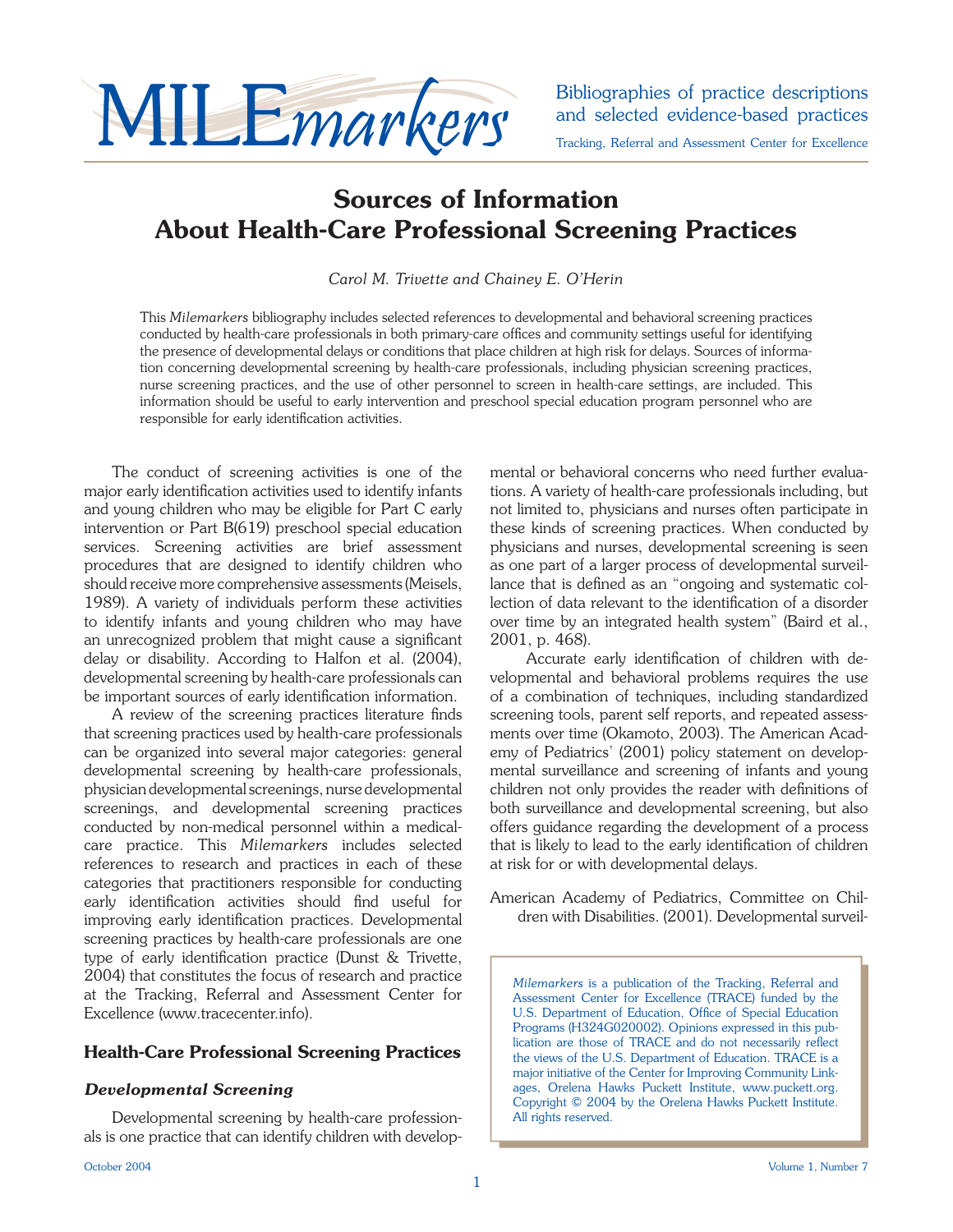MILE*markers* 

lance and screening of infants and young children [Electronic version]. *Pediatrics, 108*, 192-196.

- Glascoe, F. P. (2000). Evidence-based approach to developmental and behavioural surveillance using parents' concerns. *Child: Care, Health and Development, 26*, 137-149.
- Halfon, N., Regelado, M., Sareen, H., Inkelas, M., Reuland, C. H. P., Glascoe, F. P., et al. (2004). Assessing development in the pediatric office [Electronic version]. *Pediatrics, 113*, 1926-1933.
- Horwitz, S. M., Leaf, P. J., Leventhal, J. M., Forsyth, B., & Speechley, K. N. (1992). Identification and management of psychosocial and developmental problems in community-based, primary care pediatric practices. *Pediatrics, 89*, 480-485.
- Kochanek, T. T. (1991). The role of the physician in early intervention screening for infants and toddlers. *Rhode Island Medical Journal, 74*, 275-280.
- Okamoto, J. K. (2003). Developmental screening of infants, toddlers and preschoolers. In J. K. Yamamato, A. S. Inaba, J. K. Okamoto, M. F. Patrinos, & V. K. Yamashiroya (Eds.), *Case based pediatrics for medical students and residents*. Honolulu, HI: University of Hawaii, John A. Burns School of Medicine, Department of Pediatrics.
- Tebruegge, M., Nandini, V., & Ritchie, J. (2004). Does routine child health surveillance contribute to the early detection of children with pervasive developmental disorders? An epidemiological study in Kent, U.K. *BMC Pediatrics, 4*.

#### *Physician Screening*

Physicians are in a unique position to identify children's behavioral, developmental, and psychosocial problems because of their ongoing knowledge of children's development and their relationship with the children's parents (Sices, Feudtner, McLaughlin, Drotar, & Williams, 2003). The sources listed in this section of the bibliography provide the reader with information concerning physician screening procedures including brief formal assessments of the child's development, informal observations made during routine examinations, and interviews with or scales completed by the parent about their child's development and behavior.

- Dworkin, P. H. (1993). Detection of behavioral, developmental, and psychosocial problems in pediatric primary care practice. *Current Opinion in Pediatrics, 5*, 531-536.
- King, T. M., & Glascoe, F. P. (2003). Developmental surveillance of infants and young children in pediatric primary care. *Current Opinion in Pediatrics, 15*, 624-629.
- Murphy, J. M., Arnett, H. L., Bishop, S. J., Jellinek, M.

S., & Reede, J. Y. (1992). Screening for psychosocial dysfunction in pediatric practice. *Clinical Pediatrics, 31*, 660-667.

- Schuhmann, E. M., Durning, P. E., Eyberg, S. M., & Boggs, S. R. (1996). Screening for conduct problem behavior in pediatric settings using the Eyberg Child Behavior Inventory. *Ambulatory Child Health, 2*, 35-41.
- Sices, L., Feudtner, C., McLaughlin, J., Drotar, D., & Williams, M. (2004). How do primary care physicians manage children with possible developmental delays? A national survey with an experimental design. *Pediatrics, 113*, 274-282.
- Squires, J., Nickel, R. E., & Eisert, D. (1996). Early detection of developmental problems: Strategies for monitoring young children in the practice setting. *Developmental and Behavioral Pediatrics, 17*, 420-427.
- Stancin, T., & Palermo, T. M. (1997). A review of behavioral screening practices in pediatric settings: Do they pass the test? *Journal of Developmental and Behavioral Pediatrics, 18*, 183-194.

#### *Nurse Screening*

One of the challenges physicians face in screening for developmental disabilities or delays, particularly within their primary-care practices, is the time it takes to administer and score screening tools. An alternative to physician screening is the use of nurses to administer and score screening tools, with the physicians then interpreting and presenting the results to the families. Collin (1995) maintains that nurses can identify possible problems while preparing for the physical exam, talking with the parents, and observing the child's behavior. Nurses constitute a valuable resource for effective screening in a clinical setting, but also are effective screeners in home or community settings. Romeo (2002) provides an overview of the practices involved in nurse screening.

- Blackwell, J. (2001). Clinical practice guideline: Screening and diagnosing autism. *Journal of the American Academy of Nurse Practitioners, 13*, 534-536.
- Blackwell, P. B., & Baker, B. M. (2002). Estimating communication competence of infants and toddlers. *Journal of Pediatric Health Care, 16*, 29-35.
- Cadman, D., Chambers, L. W., Walter, S. D., Ferguson, R., Johnston, N., & McNamee, J. (1987). Evaluation of public health preschool child developmental screening: The process and outcomes of a community program. *American Journal of Public Health, 77*, 45-51.
- Curry, D. M., & Duby, J. C. (1994). Developmental surveillance by pediatric nurses. *Pediatric Nursing, 20*, 40-44.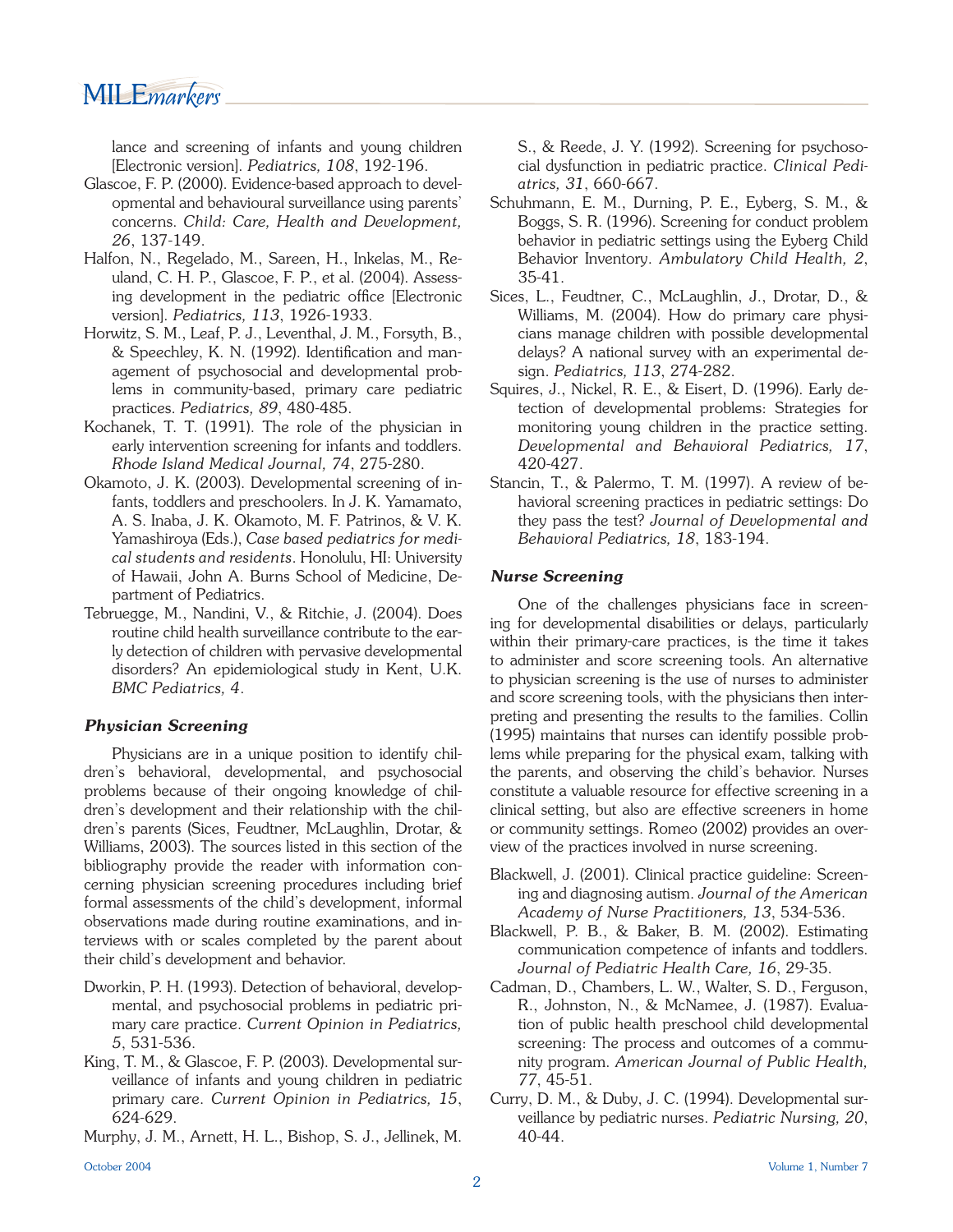- Larsson, J.-O., Aurelius, G., Nordberg, L., Rydelius, P.- A., & Zetterstrom, R. (1999). The role of cumulative observations in identifying children in need of health promotion. *Ambulatory Child Health, 5*, 209-217.
- Magnusson, M., Persson, K., & Sundelin, C. (2001). The effectiveness of routine health examinations at 2, 6, 9 and 12 months of age: Experiences based on data from a Swedish county. *Child: Care, Health and Development, 27*, 117-131.
- Romeo, S. (2002). To know what is before you: Developmental screening in children. *Advance for Nurse Practitioners, 10*(2), 55-58.
- Stewart, S., Hanna, B., & Bos, D. (1992). Beyond three: MCH nurses' assessment leads to early interventions. *The Australian Journal of Advanced Nursing, 9*(4), 4-9.
- Tirosh, E., Lechtman, M., Diamond, H., & Jaffe, M. (1993). An effective community-based approach to the identification of neurodevelopmental delay in childhood. *Developmental Medicine and Child Neurology, 35*, 238-242.
- Williams, J., & Holmes, C. A. (2004). Improving the early detection of children with subtle developmental problems. *Journal of Child Health Care, 8*(1), 34-46.

#### *Screening by Non-Medical Personnel in Medical Settings*

 A variety of models have been developed that use non-medical paraprofessionals and professionals to conduct developmental screenings in primary-care settings for early identification of developmental disabilities or delays. The developmental specialist model, which employs a specially trained non-medical individual as the primary screener, has been systematically implemented and tested in at least two different initiatives (Eggbeer, Littman, & Jones, 1997; Zuckerman, Parker, Kaplan-Sanoff, Augustyn, & Barth, 2004). Another screening strategy that has been developed for use by non-medical personnel uses a multi-tiered screening process that begins with a general screening, followed by a more in-depth screening process if concerns are identified from the first-tier screening. Sources listed in this section of the bibliography provide the reader with information concerning these different models.

Capone, A. *Essential partnerships: Creating partnerships between pediatric practitioners and early developmental interventionists for child find. Bur*lington, VT: University of Vermont Center on Disability and Community Inclusion and The University Center for Excellence in Developmental Disabilities, Education, Research and Service (UCEDD).

- Dunbar, S. B., & Reed, C. N. (1999). A developmental screening program in primary health care: Meeting the challenges of children in low-income families. *Infant-Toddler Intervention: The Transdisciplinary Journal, 9*, 195-202.
- Eggbeer, L., Littman, C., & Jones, M. (1997). Zero to Three's Developmental Specialist in Pediatric Practice Project: An important support for parents and young children. *Zero to Three, 17*, 1-6.
- Frankenburg, W. K. (1984). Developmental screening. *Pri*mary Care: Clinics in Office Practice, 11, 535-547.
- Jones, R. N., Latkowski, M. E., Green, D. M., & Ferre, R. C. (1996). Psychosocial assessment in the general pediatric population: A multiple-gated screening and identification procedure. Journal of Pediatric *Health Care, 10*, 10-16.
- Minkovitz, C. S., Hughart, N., Strobino, D., Scharfstein, D., Grason, H., Hou, W., et al. (2003). A practicebased intervention to enhance quality of care in the first 3 years of life: The Healthy Steps for Young Children Program. *Journal of the American Medical Association, 290*, 3081-3091.
- Yarbrough, K. W. (n.d.). *Step by step: Incorporating developmental screening into programs and services for young children*. Chicago, IL: Ounce of Prevention Fund.
- Zuckerman, B., Parker, S., Kaplan-Sanoff, M., Augustyn, M., & Barth, M. C. (2004). Healthy Steps: A case study of innovation in pediatric practice. *Pediatrics, 114*, 820-826.

# **Summary**

Developmental screening performed by health-care professionals is an important source of early identification of infants and young children who may be eligible for Part C early intervention or Part B(619) preschool special education services. This *Milemarkers* includes selected references to research and practices as well as methods and procedures for health-care professionals conducting developmental screening in both primarycare offices and community settings. The material in this bibliography should be useful for practitioners responsible for conducting early identification activities.

# **Acknowledgements**

Appreciation is extended to Crystal Jean for typing, Teresa Imfeld for editing, and Kaki Roberts for final layout of the manuscript.

# **References**

American Academy of Pediatrics, Committee on Children with Disabilities. (2001). Developmental surveillance and screening of infants and young children